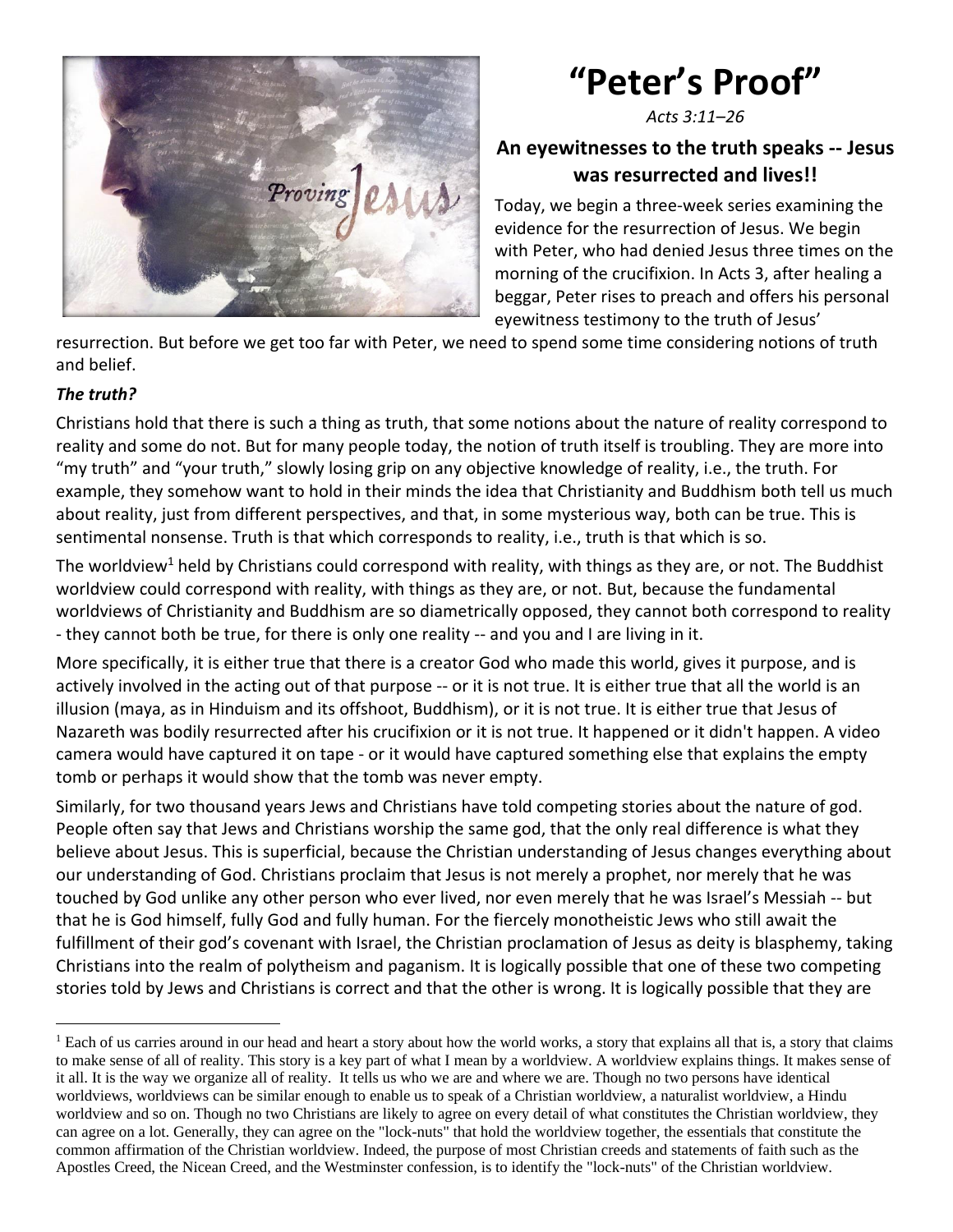both wrong and that the Hindus, or others, have been right all along. But it is not possible that the Jews and the Christians are both right. And we do both religions a disservice when we try to paper over these fundamental differences.

Having said all this, there are a few points about truth that we need to consider.

**First, our lives are built on what we believe to be true, not what we know to be true.** We "know/can prove" very little. Outside of mathematics, I can't really think of much that we can prove. Science, the source of most of what we consider proven knowledge, is not really about proving anything, only disproving. One of the things drummed into me in college was the notion that a scientific hypothesis is never proven, only that many hypotheses have yet to be disproved, or as one of the principal scientific texts puts it, " . . . hypotheses can be tested and be shown to be probably true or probably false."<sup>2</sup> Scientific hypotheses are always predictions, never proofs. Modern science works because the visible universe is orderly and predictable, not because science proves things.<sup>3</sup>

This business about truth and proof can be tricky, but just stop to think about all the things you "know." I think you'll soon come to realize that nearly everything in your "knowledge" category is really in a "belief" category. It is just that there are many beliefs for which the evidence is so strong that we take the beliefs to be proven - and we use the word "knowledge" when speaking of such beliefs. We then go on to organize our worldview around those beliefs until such time that we learn something that causes us to modify our beliefs and, subsequently, our worldview.

To illustrate, perhaps you've seen the movie, The Truman Show. In this movie, the hero, Truman, was born and raised in a completely controlled "artificial" world that was really nothing more than a large movie set. Truman had no reason to believe that there was anything artificial or contrived about his world, even though his wife and all his friends were actors hired to play the roles. Truman was the only person not in on the secret. In The Matrix, the world is an artificial mental "reality" induced in the minds of humans so that they can be kept alive in large farms and used as batteries. The hero was one of a small group of rebels who discovered the secret, even though they could never be sure what was truly real and what was the computercreated artificial reality.

There are substantial theological issues embedded in both of these films because we cannot transcend our senses, thereby throwing into doubt all that we hold to be true. To put it simply, we are stuck with our five senses and we can't get around them! Now, I don't think I'm living in a Matrix, I just don't think I can prove it beyond any doubt. Because everything we know must be mediated by our senses and our senses can be deceived, we have to admit the possibility of being wrong about everything. However, no one lives that way. I know that I married Angee twenty-nine years ago and have been a pastor for thirty-two years. For me to hold otherwise would get me committed - and rightly so! We just need to lose the notion that life can be reduced to Euclidean proofs such as we learned in tenth-grade geometry.

**Second, something can be true whether we can prove it or not.** For example, a couple of hundred years ago, a mathematician named Cronbach conjectured that every even number is the sum of two prime numbers. This conjecture has never been proved or disproved; perhaps it never will be. But it still could be true and it might be very reasonable to believe it is true until you can find an even number that is not the sum of two primes. *Truth is independent of the evidence for the truth.*

**Third, it may be reasonable to believe something that is not true or to disbelieve something that is true.** When you were five, it was reasonable to believe in the material existence of Santa Claus. Your parents told you it was so, and you had no reason to doubt your parents. Santa Claus was a reasonably held belief. By the time you were eight and had gathered some contradictory evidence, belief in Santa was no longer so

<sup>2</sup> This is from a classic textbook on scientific research, Fred N. Kerlinger, *Foundations of Behavioral Research* (New York: Harcourt Brace Jovanovich College Publishers, 1986), 20

<sup>&</sup>lt;sup>3</sup> One of the great ironies of modern science is that doing science requires the assumption of an orderly universe while resisting consideration of how that orderliness came to be.